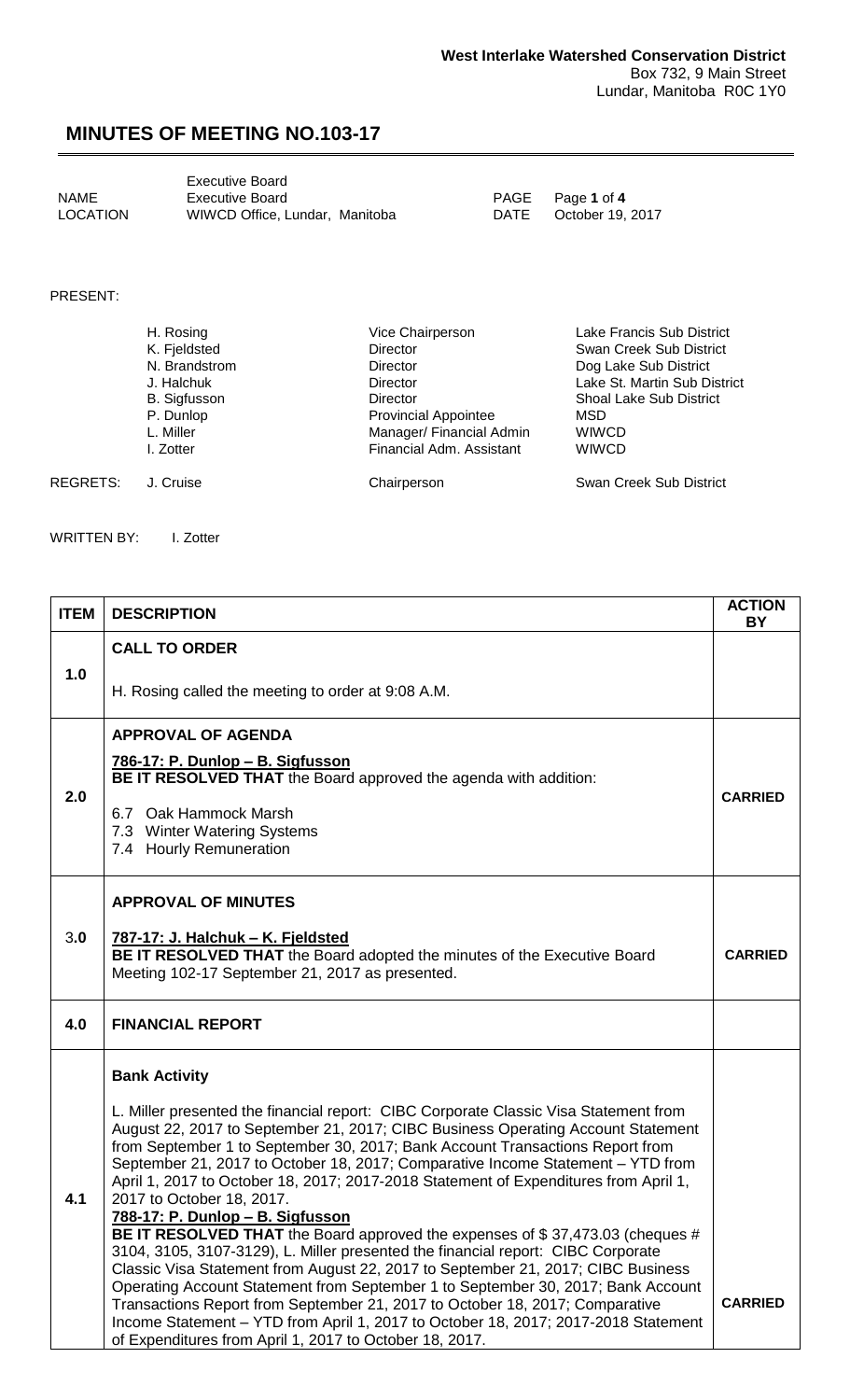٦

## **MINUTES OF MEETING NO.103-17**

<span id="page-1-0"></span>

|          | <b>Executive Board</b>        |  |
|----------|-------------------------------|--|
| NAME     | Executive Board               |  |
| LOCATION | WIWCD Office, Lundar, Manitob |  |

 $\Gamma$ 

PAGE Page 2 of 4<br>DATE October 19, va DATE October 19, 2017

|     | <b>SUB DISTRICT RECOMMENDATIONS</b>                                                                                                                                                                                                                                                                                                              |                |
|-----|--------------------------------------------------------------------------------------------------------------------------------------------------------------------------------------------------------------------------------------------------------------------------------------------------------------------------------------------------|----------------|
| 5.0 | Annual General Meeting (AGM) will take place on November 16, 2017 at St. Laurent<br>Parish Hall at 6:30 P.M.                                                                                                                                                                                                                                     |                |
|     | Staff to contact D. Johnson, E. Dunbar, K. Hayward, B. Jackson and M. Allard. Make an<br>inquiry if some of these guest would like to present a short presentation in the area of<br>their expertise.                                                                                                                                            |                |
|     | At the AGM the following topics must be addressed:                                                                                                                                                                                                                                                                                               |                |
|     | Attendance of scheduled Sub District Meetings and the involvement of members;                                                                                                                                                                                                                                                                    |                |
|     | Budget 2017-2018                                                                                                                                                                                                                                                                                                                                 |                |
|     | <b>Fuel Tank Program</b>                                                                                                                                                                                                                                                                                                                         |                |
| 6.0 | <b>OLD BUSINESS</b>                                                                                                                                                                                                                                                                                                                              |                |
|     | Integrated Watershed Management plan (IWMP)                                                                                                                                                                                                                                                                                                      |                |
| 6.1 | The IWMP sent to the printing company. Work on the images and small additions is in<br>the progress. Next meeting will be scheduled and announced later.                                                                                                                                                                                         |                |
|     | <b>Winter Watering System Applications</b>                                                                                                                                                                                                                                                                                                       |                |
| 6.2 | Two pending projects from 2016-2017 fiscal year are completed, bills have not been<br>received yet.                                                                                                                                                                                                                                              |                |
|     | <b>Copier</b>                                                                                                                                                                                                                                                                                                                                    |                |
| 6.3 | All information is obtained from two competing companies - Bridgeport and Ricoh. L.<br>Miller to make a final decision regarding the copier.                                                                                                                                                                                                     |                |
| 6.4 | <b>Hatchery Drain</b>                                                                                                                                                                                                                                                                                                                            |                |
|     | <b>Tabled</b>                                                                                                                                                                                                                                                                                                                                    |                |
| 6.5 | <b>Well Sealing</b>                                                                                                                                                                                                                                                                                                                              |                |
|     | There is no new information pertaining to the flowing well in question.                                                                                                                                                                                                                                                                          |                |
|     | <b>Spawning Shoals</b>                                                                                                                                                                                                                                                                                                                           |                |
| 6.6 | Letter from the RM of Woodlands has been received and sent to the contractor. Quote is<br>not submitted at this time.<br>789-17: N. Brandstrom - H. Rosing<br>BE IT RESOLVED THAT the Board approved expense up to \$1500.00 to remove the<br>eastern Spawning Shoal stones and to clean out the ditch to 100 yard east of the<br>Spawning Shoal | <b>CARRIED</b> |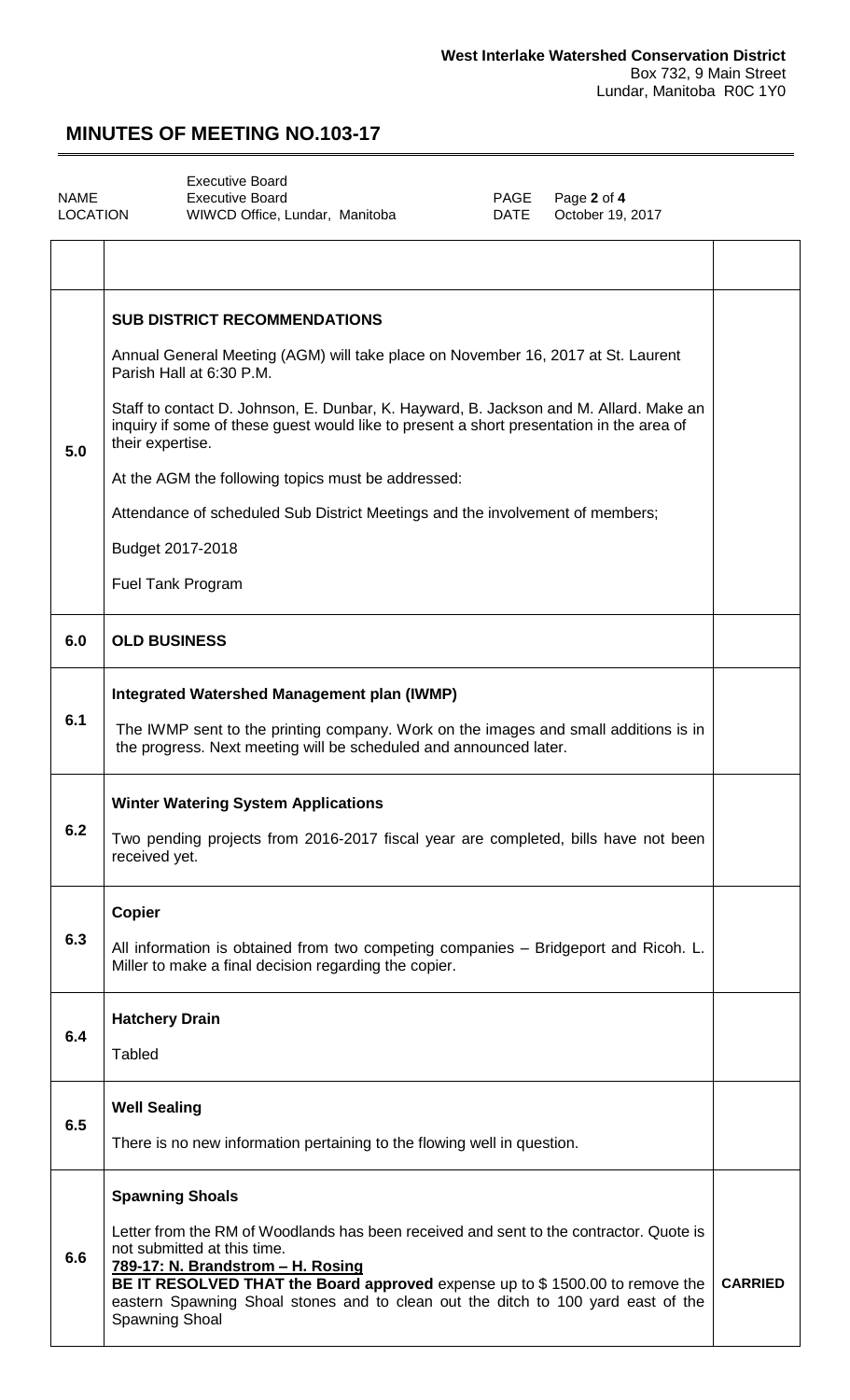## **MINUTES OF MEETING NO.103-17**

<span id="page-2-0"></span>

|                 | <b>Executive Board</b>                                                                                                                                                                                                                                                                                                                                                                                                        |                |
|-----------------|-------------------------------------------------------------------------------------------------------------------------------------------------------------------------------------------------------------------------------------------------------------------------------------------------------------------------------------------------------------------------------------------------------------------------------|----------------|
| <b>NAME</b>     | Page 3 of 4<br><b>Executive Board</b><br>PAGE                                                                                                                                                                                                                                                                                                                                                                                 |                |
| <b>LOCATION</b> | October 19, 2017<br>WIWCD Office, Lundar, Manitoba<br>DATE                                                                                                                                                                                                                                                                                                                                                                    |                |
| 6.7             | <b>Oak Hammock Marsh</b><br>Oak Hammock Marsh has adjusted list of presentations as requested.<br>790-17: B. Sigfusson - N. Brandstrom<br>BE IT RESOLVED THAT the Board approved sponsoring Oak Hammock Marsh<br>presentation at ten schools for the full day.                                                                                                                                                                | <b>CARRIED</b> |
| 7.0             | <b>NEW BUSINESS</b>                                                                                                                                                                                                                                                                                                                                                                                                           |                |
| 7.1             | <b>Riparian Project</b><br>New application for the Riparian Management Program submitted by W.Kehler.<br>W. Kehler attended meeting to present his request in person. After the discussion, the<br>Board decided that the site must be inspected by any of directors before the final decision<br>of approval can be made.                                                                                                    |                |
| 7.2             | <b>Advertising</b><br>An approved advertisement (provided by snowmobile Club) on the kiosk signs on the<br>trails near Lundar in the amount of \$200.00 for each year and can be made as a onetime<br>payment for next few years. The Board decided to make a payment for one year at this<br>time.                                                                                                                           |                |
| 7.3             | <b>Winter Watering Systems</b><br>New applications are submitted for the Off Site Winter Watering Program. Two out of<br>three project sites have been inspected and found suitable.<br>791-17: N. Brandstrom - B. Sigfusson<br>BE IT RESOLVED THAT the Board approved K. Kallstrom and M. Emilson applications<br>for the Off Site Winter Watering System Program. K. Gudmundson application approved<br>pending inspection. | <b>CARRIED</b> |
| 7.4             | <b>Hourly Remuneration</b><br>Last review of the remuneration for WIWCD members was a few years ago. Mileage rate<br>set annually by the Province. Staff to contact provincial representatives and to inquire<br>regarding guideline for the current rates.                                                                                                                                                                   |                |
| 8.0             | <b>REPORTS</b>                                                                                                                                                                                                                                                                                                                                                                                                                |                |
| 8.1             | Chairperson<br>N/A                                                                                                                                                                                                                                                                                                                                                                                                            |                |
| 8.2             | <b>MCDA Rep Report</b><br>H. Rosing presented brief verbal update                                                                                                                                                                                                                                                                                                                                                             |                |
| 8.3             | <b>Manager Report</b><br>Manager updated the Board on the current activities of the West Interlake Watershed<br>Conservation District, including the potential project at Lake Francis.                                                                                                                                                                                                                                       |                |